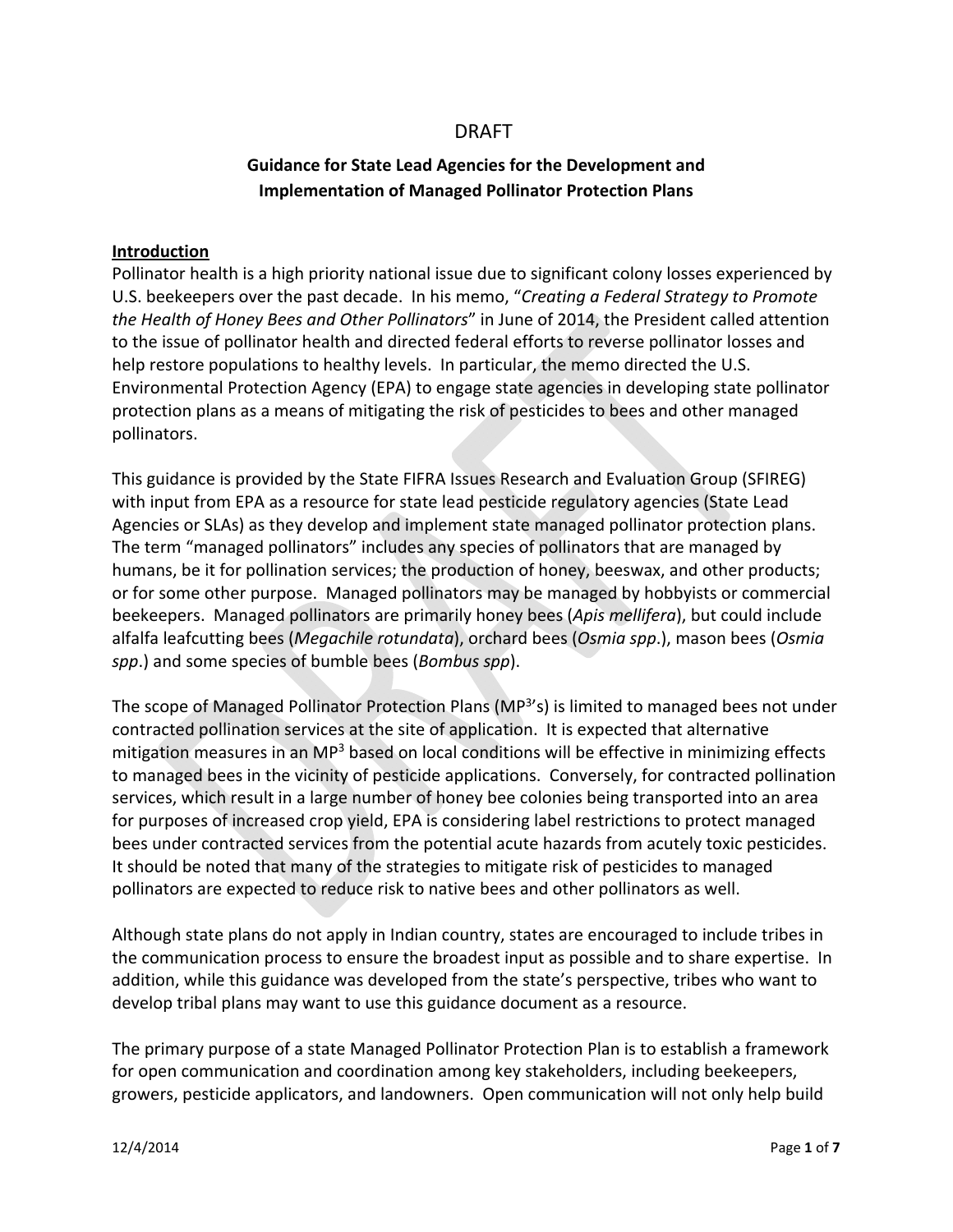relationships and increase mutual understanding, but also ensure peaceful co-existence and allow all parties to operate successfully. It is the intent that such open communication will lead to practices that both mitigate potential pesticide exposure to bees and allow for crop production. MP<sup>3'</sup>s are intended to reduce pesticide exposure to bees that are adjacent to, or nearby a pesticide treatment site where bees can receive exposure via drift, or by flying to and foraging in the treatment site.

The key to a successful MP<sup>3</sup> is the reduction of pesticide exposure to bees through timely communication and coordination between beekeepers and pesticide applicators, as well as establishing clear expectations when a pesticide application needs to be made near managed colonies. Pesticide exposure can be minimized if pesticide applicators and beekeepers communicate prior to pesticide applications to coordinate activities and allow crop protection products to be used without unreasonable adverse effects to managed pollinators. For example, this could involve collaboration on the selection of the pesticide product, a change to the application timing, or an opportunity for beekeepers to move or cover their hives prior to a pesticide application, thereby reducing the chance that managed bees are found in the treatment area. In concert with this guidance, SFIREG is working with EPA to explore how to incorporate state MP<sup>3'</sup>s into pesticide label language as a way to mitigate risk of certain pesticides to managed pollinators.

The purpose of this guidance document is to identify the critical elements of an EPA‐accepted state MP<sup>3</sup> which are believed to help increase communication and collaboration that will reduce potential risk from pesticides. A number of pesticide SLAs have developed MP<sup>3</sup>'s in recent years to encourage communication and cooperation among stakeholders. These proactive approaches have demonstrated success in preventing adverse impacts to bees, while allowing crop producers to use the tools needed for crop protection. The experience of these SLAs is incorporated into this guidance.

# **Need for State Flexibility**

State approaches may vary greatly depending on each state's agriculture, urban floral aesthetics, the local beekeeping industry, state pesticide and apiary laws, and other factors. Therefore, it is essential to allow sufficient flexibility for state approaches to address pollinator health and meet the goals of a state  $MP<sup>3</sup>$ . Some states may adopt a regulatory approach, while others may develop plans built on voluntary best management practices (BMPs). State plans can address the critical elements found in this guidance through either regulatory or voluntary approaches. In addition, states are free to expand an  $MP<sup>3</sup>$  to include other elements beyond the core elements described in this guidance if they see a need to address other issues.

# **Critical Elements of State Managed Pollinator Protection Plans**

#### **1. Public stakeholder participation process**

The state plans that have been developed to date are a result of direct discussions among beekeepers, crop producers, pesticide applicators, and other stakeholders. Public participation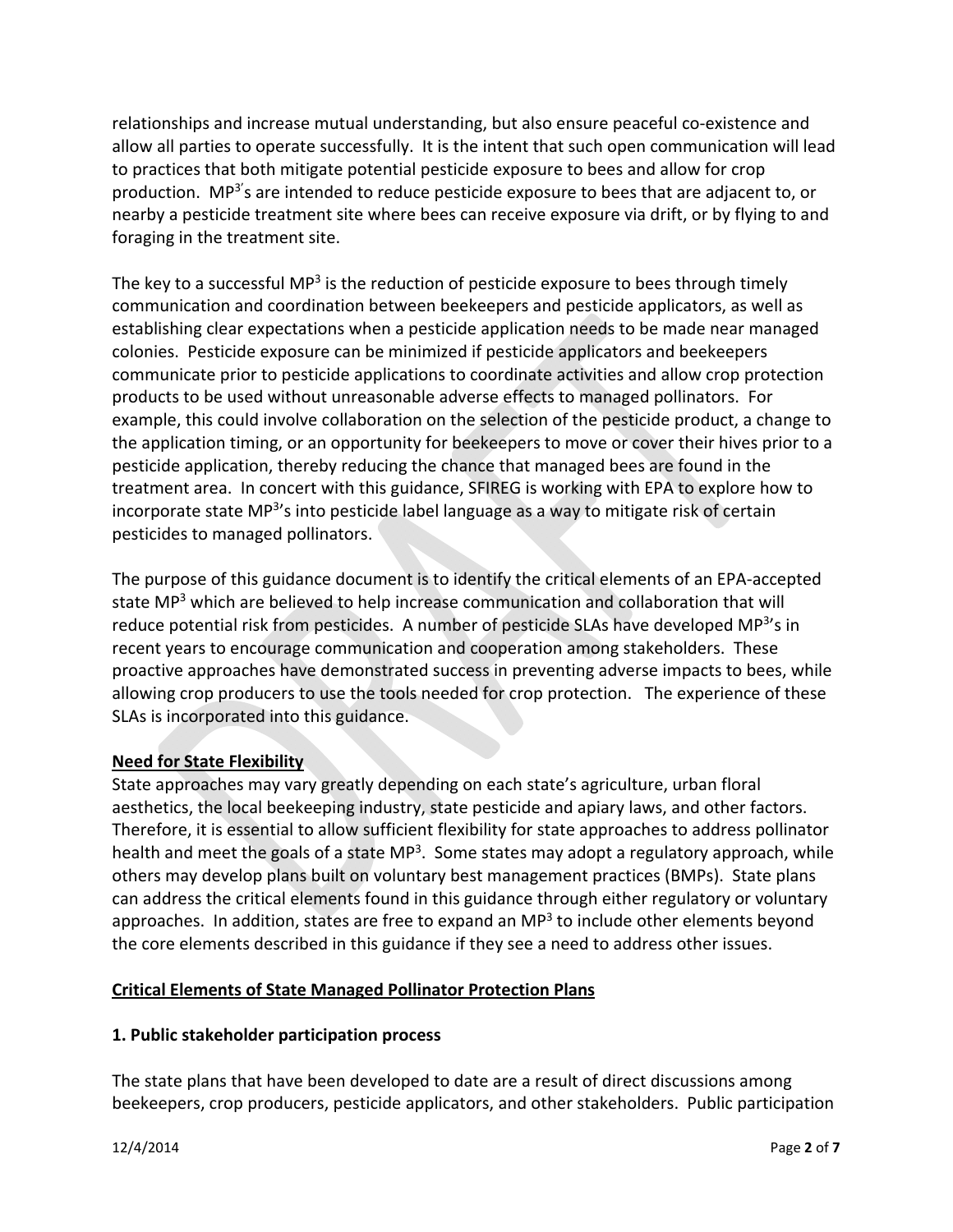is essential to gain buy‐in from stakeholders, build relationships and trust, and identify key issues affecting pollinator health at the state level. Existing state pollinator plans originated from stakeholder meetings initiated and facilitated by the SLA, providing opportunities for stakeholders to offer input and recommendations.

Therefore, EPA‐approved MP3's must include opportunities for input from a balanced (*i.e.,* representative) cross-section of stakeholders when plans are being developed or updated. This is best done by face‐to‐face public meetings involving broad stakeholder involvement. The process should also provide opportunities for the public to comment on a draft MP<sup>3</sup> prior to it being finalized.

# **2. A method for growers/applicators to know if there are managed pollinators near treatment sites**

An important element of an MP<sup>3</sup> is the ability for an applicator to contact beekeepers with colonies near a treatment area to alert them of a pending treatment. In order to adequately coordinate and communicate with beekeepers, growers and applicators need accurate and timely information on the location of nearby colonies that could affect application decisions.

An MP $3$  should define the distance from the treatment site inside which the pesticide applicator should identify the location of managed colonies (*i.e.* a "pollinator awareness zone"). This has typically been defined as an area within a 1‐2 mile radius of the treatment site in agricultural areas; in urban settings abutting areas to application sites may be sufficient.

 $MP<sup>3</sup>'s$  should define the mechanism or means by which a pesticide user will be able to identify the location of managed bee colonies within the pollinator awareness zone. Methods for accomplishing this include mandatory or voluntary hive/apiary registration systems that identify location of colonies geographically or other strategies to visually identify hive/apiary locations (*e.g*., bee flags). In some cases, the geographic location information is very specific (*e.g*., GPS coordinates), while in others the location is within a township, section, range, in which case the grower/applicator must directly contact the beekeeper to determine the exact location.

Some states with state apiary registration requirements provide information on the locations of registered colonies (https://apps.nd.gov/ndda/mapping/). Other states utilize self‐registry sites such as the "DriftWatch" specialty crop site self-registry system (http://www.fieldwatch.com/), and such sites may be adapted to provide apiary location information. Florida's "Apiary‐Citrus Industry Link Mapping Service" is another example.

(http://www.freshfromflorida.com/Divisions‐Offices/Plant‐Industry/Agriculture‐ Industry/Apiary‐Inspection/Florida‐Apiary‐Citrus‐Industry‐Link‐Mapping‐Service).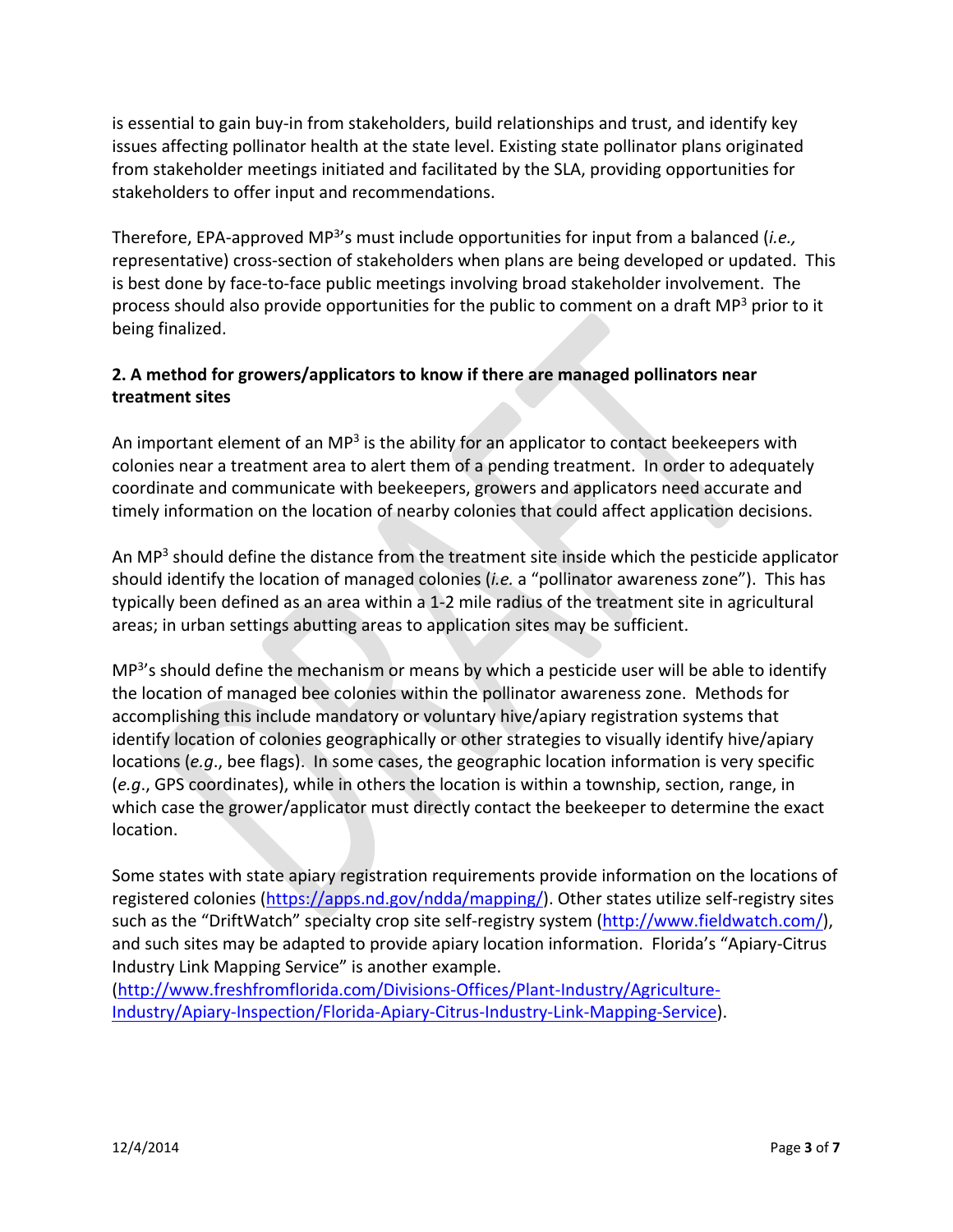### **3. A method for growers/applicators to identify and contact beekeepers prior to application.**

Once growers and applicators identify managed hives in the pollinator awareness zone, there needs to be a means for growers and applicators to contact those beekeepers to notify them that a pesticide application needs to be made. Beekeepers, in turn, need a reasonable period in order to take action to protect their colonies if necessary. This is often done by moving colonies temporarily to a protected location. Growers or applicators should notify beekeepers in advance of treatment so that parties can discuss and decide upon steps to protect the managed bees in the defined area, while still allowing management of the pest(s).

Plans should identify a minimum time prior to an anticipated pesticide application in which all beekeepers of managed colonies in the defined action zone should be contacted. The minimum time frame used by several states is 48 hours prior to the anticipated application.

Plans should clearly describe how pesticide applicators and/or landowners will be able to obtain contact information for owners of managed colonies near a pesticide treatment area. In the plans that have been developed to date, states have utilized a variety of strategies to provide applicators with beekeeper contact information. These include web‐based apiary registration databases or self‐registry websites in which an applicator can quickly and easily obtain beekeeper contact information for a given colony. Other states have utilized requirements for beekeepers to prominently display beekeeper contact information via signage at the colony location. Regardless of the approach, there needs to be a means for pesticide applicators to obtain timely contact information for beekeepers when there is a need to do so.

It should also be stressed that pesticide applicators are bound by label restrictions, even if they contact beekeepers in the area prior to a pesticide application. For example, many pesticide labels have prohibitions against making applications if bees are foraging in the treatment area. Contacting beekeepers prior to application does not exempt applicators from complying with such restrictions.

# **4. Recommendations on how to minimize risk of pesticides to bees**

The intended goal of the  $MP<sup>3</sup>$  is to be the framework for communication needed to encourage growers and pesticide applicators to mitigate risk of pesticides to bees while adequately managing pests. State MP<sup>3</sup>'s that have been developed to date include other BMPs to minimize risk of pesticides to bees. Examples of BMPs include controlling flowering weeds in a crop, making applications when bees are less active (such as after dusk or before dawn), using application methods that are more targeted (such as drip irrigation), using products less toxic to bees when possible, minimizing or reducing pesticide drift, utilizing Integrated Pest Management (IPM), and other approaches. These recommendations may be developed with the assistance of university researchers and extension specialists, as well as input from crop producers and bee keepers. These sorts of BMPs can be effective in mitigating risk of pesticides to managed bees and should be included in state plans.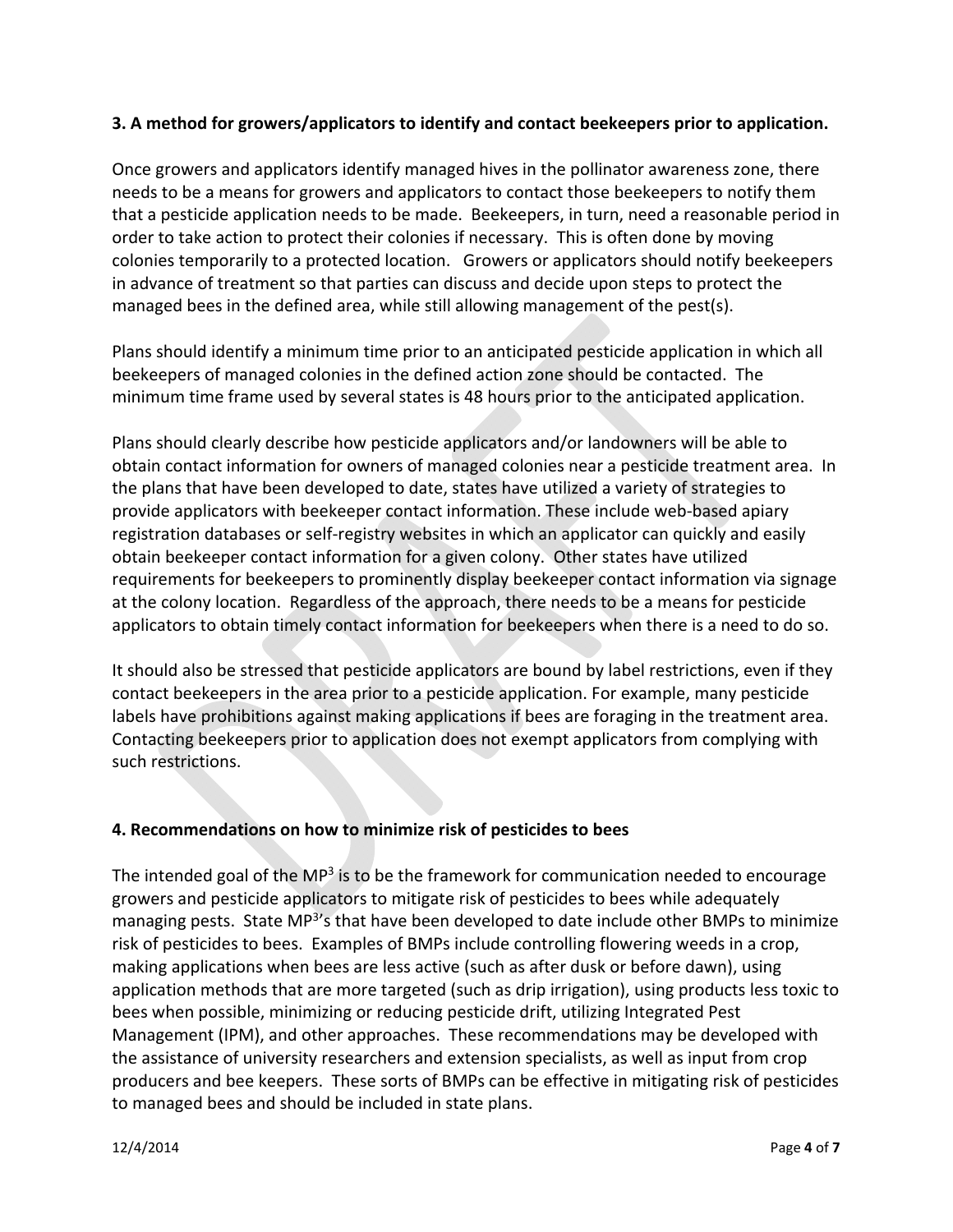### **5. A clear defined plan for public outreach**

State MP<sup>3</sup>'s will only be successful if there is robust adoption of the plan. One way to accomplish this is through adequate outreach to publicize the  $MP<sup>3</sup>$  and its recommendations/requirements not only to key stakeholders, but to the general public as well. This typically involves meetings with organized stakeholder groups, such as trade associations, commodity groups, and beekeeping organizations. Public outreach should also include posting plans on an SLA's website for easy access by the public. States should clearly describe how they will provide outreach to the public on their MP<sup>3</sup>.

# **6. Mechanism to measure effectiveness of an MP3 and a process to periodically review and modify each plan**

As stated above, the objective of an  $MP<sup>3</sup>$  is reduced exposure to bees through enhanced communication and collaboration among stakeholders. An MP3 should include measures that can be used to determine whether the objective is being met. Specifically, an MP<sup>3</sup> should include measure(s) that indicate whether communication/cooperation has increased and whether pesticide exposure to bees has decreased.

Based upon stakeholder feedback and the information gathered through the measurement tools, states must determine whether or how to adjust the MP $3$  so that it ultimately leads to better relationships among the stakeholders and less pesticide exposure to bees. Therefore, MP<sup>3</sup>'s should include a requirement for a periodic review that is no greater than 3 years between such reviews and submission to EPA for acceptance. Again the review should include a public stakeholder process to evaluate the effectiveness of the MP $3$  and to make modifications as needed. An MP<sup>3</sup> should clearly describe a process and timeline for how it will be periodically reviewed and modified by the state.

# **Optional/Recommended Elements of State Managed Pollinator Protection Plans**

States are free to expand their  $MP<sup>3</sup>$  to include other elements beyond the critical elements described above if they see a need to do so. State MP<sup>3</sup>'s that have been developed to date have included additional elements, and states are encouraged to address them, either in public stakeholder discussions or in their MP<sup>3</sup>. Additional elements to consider for an MP<sup>3</sup> include the following:

# **1. A strategy to deal with colonies without identified owners**

The placement of colonies by a beekeeper without a formal agreement with the landowner is a concern in some areas. Even after a state has developed a plan to allow applicators to identify beekeepers in the area and obtain beekeeper contact information, there may be instances in which an applicator or landowner encounters a colony with an unknown owner. States are encouraged to develop strategies to address these types of situations in a way that does not penalize the landowner or pesticide applicator. Strategies will likely depend on a state's laws and regulatory authority. States are encouraged to explore their authority to seize or remove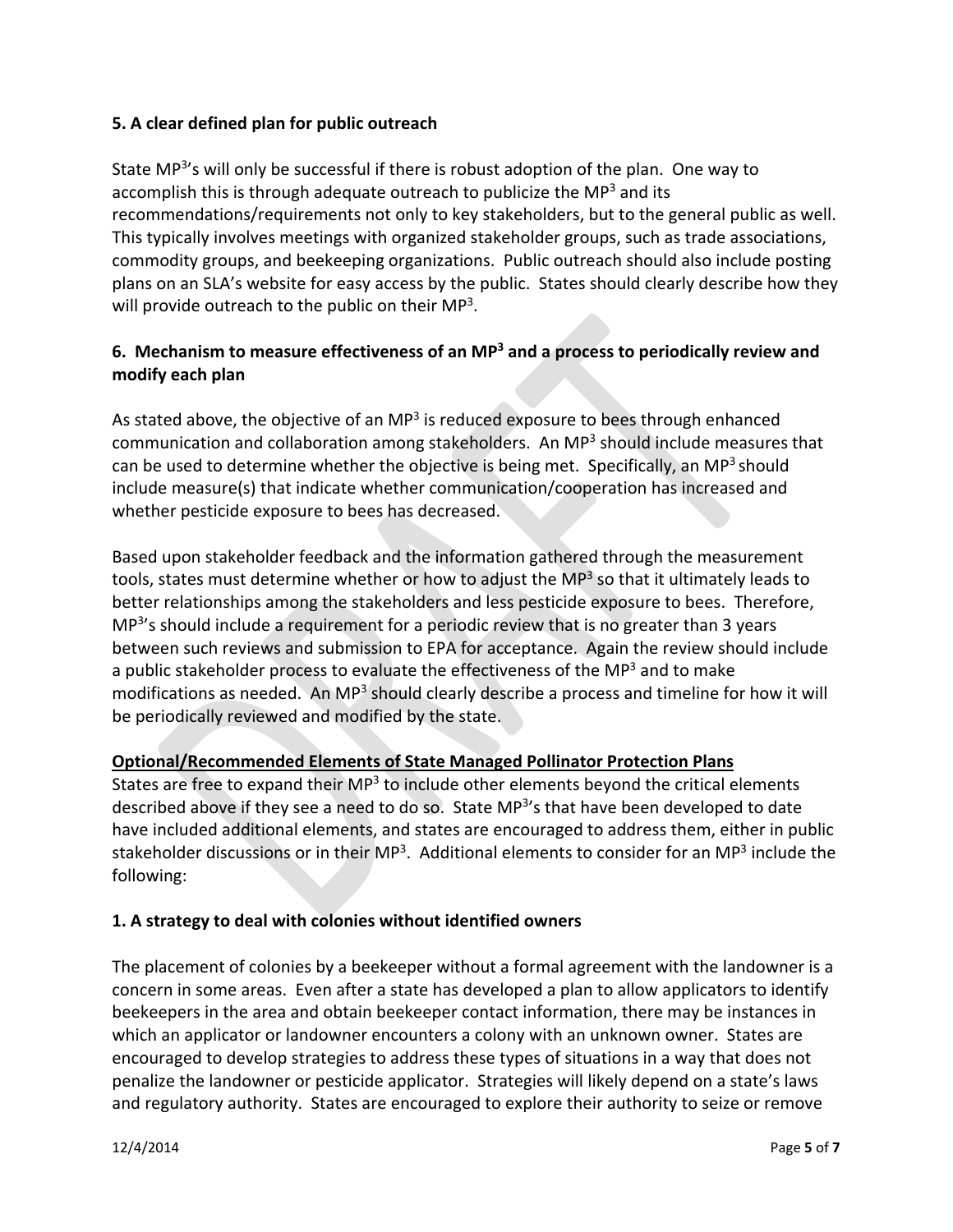unidentified colonies, and to seek stakeholder input on reasonable approaches that can be taken when unidentified colonies are found.

### **2. Communication with crop advisors and agricultural extension service**

Many landowners utilize crop advisors and agricultural extension specialists for input on cropping and pest management decisions. These individuals are often aware of local pest pressures and crop protection needs not only at the field level, but also at a landscape level. Crop advisors and agricultural extension are important partners in integrating crop protection and pollinator protection beyond just the individual field. States are encouraged to engage in regular communication to explore and develop strategies on how the expertise and input of crop advisors and agricultural extension services can be utilized in pollinator protection efforts.

# **3. Clear information as to the applicability of the MP3**

Because different crops have different crop protection needs and different pollinator risk mitigation strategies, separate or modified MP<sup>3'</sup>s may be developed for specific cropping systems. Managed pollinators are primarily honey bees, but could include some species of bumble bees, mason bees, and alfalfa leafcutting bees. States are encouraged to clearly define the agricultural production/beekeeping system to which their  $MP<sup>3</sup>$  applies, including timeframes of applicability. States are also encouraged to develop crop‐specific approaches if they see a need to do so.

# **4. Addressing urban beekeeping and pesticide use in non‐agricultural settings**

Urban beekeeping is significant in some states. In addition, there have been significant bee kills in some parts of the country involving non-agricultural pesticide applications. States are encouraged to include provisions addressing urban beekeeping and non‐agricultural pesticide applications if managed bees are found in close proximity to urban and residential areas.

# **5. Recommendations for more formalized agreements between beekeepers, crop producers, and property owners, especially in situations with a financial agreement.**

In some situations, beekeepers place hives on private property without contractual agreement or landowner compensation. However, there are other cases, even when managed bees are not present for pollination services, in which there is a financial agreement between the beekeeper and landowner (*e.g.,* the beekeeper compensates the landowner for use of their property).

States are encourage to include language in their  $MP<sup>3</sup>$  supporting the use of written contracts or other written agreement between beekeepers and growers when there is a financial relationship. These agreements should include elements such as contact information; expectations, roles, responsibilities, and notification requirements when pesticide applications need to be made; expected crop protection needs and practices; specifications regarding hive